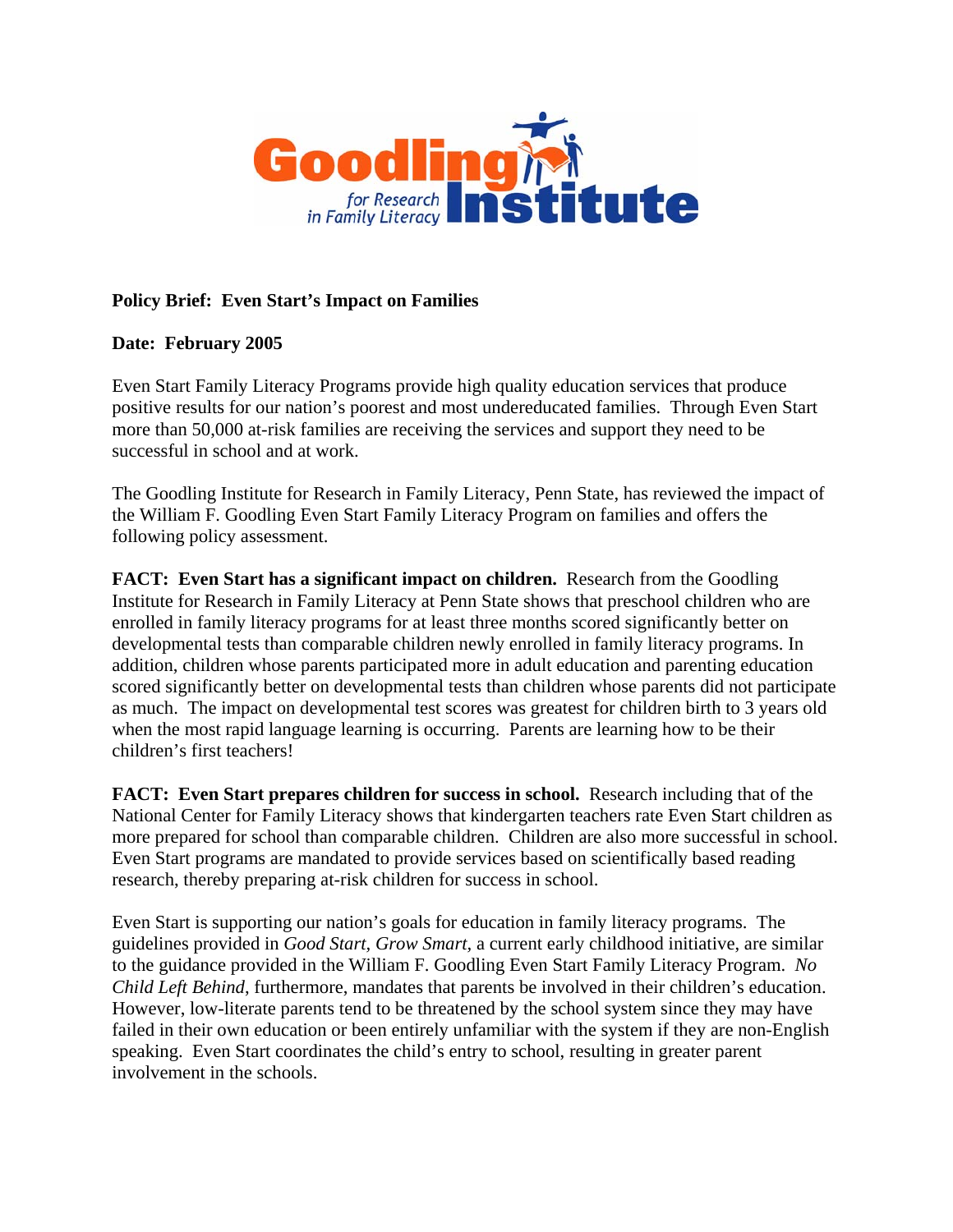**FACT: Even Start serves those families who are most in need.** In 2004 the U.S. Department of Education states that, "No Other Education Program Serves a Comparable Population." For example, Even Start families are significantly poorer than Head Start families. In 1997, 41% of Even Start families had an annual household income under \$6,000, compared to 13% of Head Start families. In the 2000-2001program year 84% of Even Start participants were at or below the federal poverty level.

Not surprising, the adults in Even Start programs have lower educational attainment levels than those in stand-alone adult basic education programs. In fact, Even Start parents are far more educationally disadvantaged than Head Start parents. In 1997, only 15% of Even Start parents had a high school diploma or GED, compared with 72% of Head Start parents. The problem is that those with the least amount of education participate the least in adult education. In 1999, 14.7% of adults with an 8th grade or less education participated in some type of adult education program while 25.6% of those with some education between 9th and 12th grades (without a diploma) and 34.8% of those with a diploma participated in an adult education program.

**FACT: Children whose parents lack a high school diploma are much less likely to be read to as preschoolers.** Reading to a preschool child promotes language acquisition and correlates with literacy development and later success in school. In 1999, only 39% of 3-5 year-old children whose mothers lack a high school diploma were read to daily. In contrast, 71% of children of college-graduate mothers were read to daily. Furthermore, only 38% of the 3-5 yearold children living below the poverty line were read to daily compared to 58% of children at or above the poverty line. Children of more highly educated mothers (74%) are more likely to attend preschool programs than children of women without a high school diploma (40%).

**FACT: Even Start intervenes with the entire family in contrast to other programs.** Even Start programs are unique in offering a comprehensive one-stop family literacy intervention that includes adult literacy, adult basic education, GED preparation, and English-as-a-Second Language; early childhood education for the children; and training for parents in how to be the primary teachers for their children and full partners in the education of their children. In addition, teachers supervise and support parents as they work with their children in literacy activities so that parents will continue to foster their children's literacy at home. Even Start programs are also mandated to integrate the services offered in each component of family literacy so that parents not only improve their own educational levels but also learn how to encourage their children's literacy development.

**FACT: Even Start links with community resources to provide social services to most-inneed families.** Research has shown that poor families have the least access to community social support services perhaps due to parental low educational levels. Even Start programs ensure that families receive the community social services that they need. Research has shown that families must first be able to meet their basic needs before they are ready to achieve educational goals. In order to receive Even Start funding, programs must demonstrate linkages between a local educational agency and a community-based organization to ensure that a family literacy program is well grounded in the community.